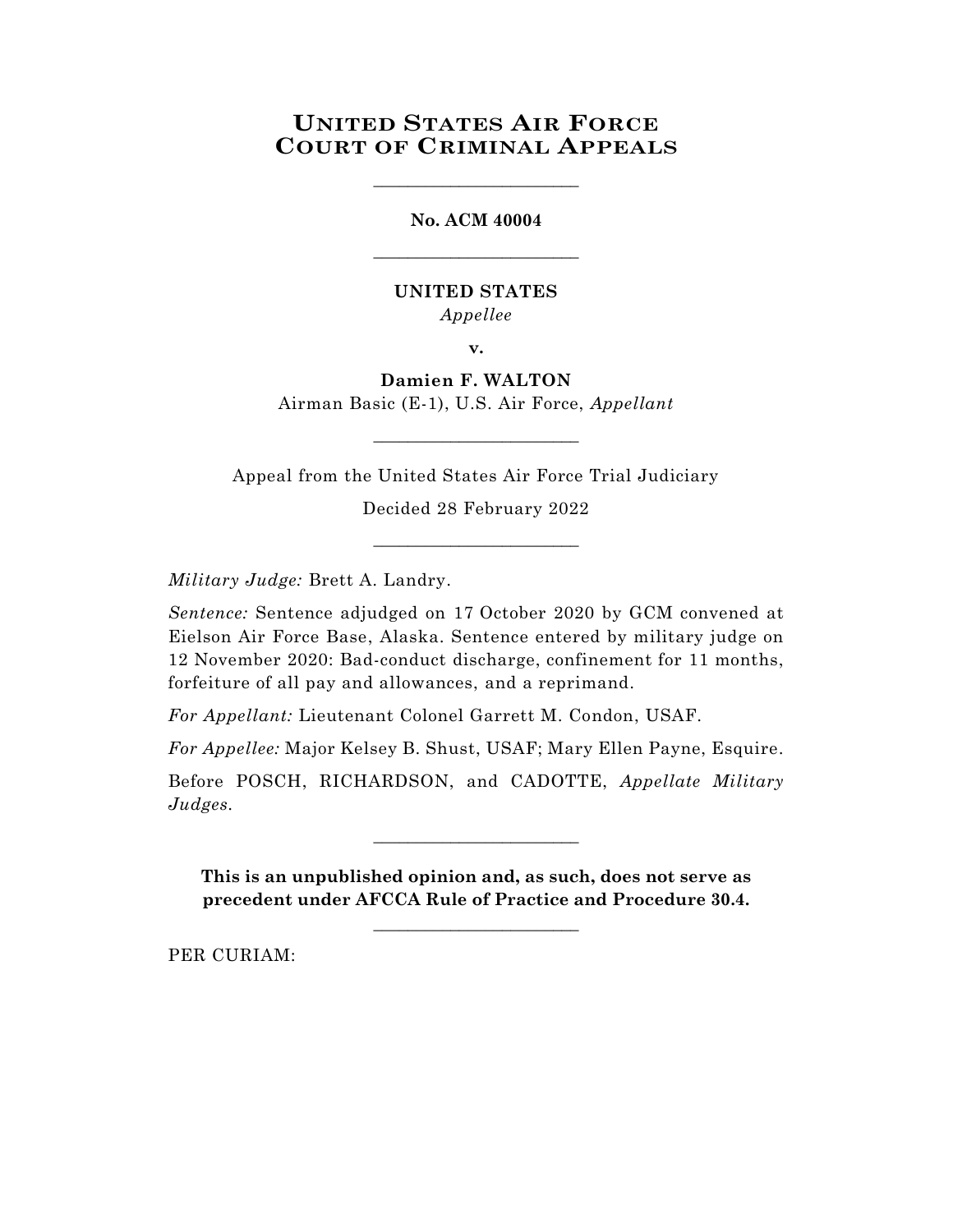In accordance with his pleas and pursuant to a plea agreement, Appellant was convicted of two specifications of absence from his unit, in violation of Article 86, Uniform Code of Military Justice (UCMJ), 10 U.S.C. § 886;<sup>1</sup> one specification each of wrongful distribution of a Schedule II controlled substance (Adderall), use of marijuana on divers occasions, and possession of marijuana, in violation of Article 112a, UCMJ, 10 U.S.C. § 912a; one specification of wrongful access of a government computer, in violation of Article 123, UCMJ, 10 U.S.C. § 923; and one specification of transferring with the intent to traffic the identity of another (names and social security numbers) in violation of 18 U.S.C. § 1028(a)(7), and one specification of wire fraud in violation of 18 U.S.C. § 1343, both in violation of Article 134, UCMJ, 10 U.S.C. § 934.<sup>2,3</sup>

The maximum punishment based on the convicted offenses included a dishonorable discharge and 50 years' confinement. The plea agreement between Appellant and the convening authority required the military judge to adjudge no less than 6 months' and no more than 14 months' total confinement for all the offenses, and specifically did not require the periods of confinement to run concurrently or consecutively. <sup>4</sup> The military judge sentenced Appellant to some period of confinement for each specification, and determined they all would run concurrently, resulting in a sentence of 11 months' confinement, in addition to a bad-conduct discharge, forfeiture of all pay and allowances, and a reprimand. The convening authority took no action on the sentence, denied Appellant's request for deferral of forfeitures, and provided the language of the reprimand.

Appellant raises one issue on appeal, pursuant to *United States v. Grostefon*, 12 M.J. 431 (C.M.A. 1982): whether his sentence is inappropriately

l

<sup>1</sup> One of these specifications was charged as desertion, in violation of Article 85, UCMJ, 10 U.S.C. § 885; Appellant pleaded guilty to the lesser-included offense.

<sup>2</sup> All offenses were committed after 1 January 2019. All references to the UCMJ are to the *Manual for Courts-Martial*, *United States* (2019 ed.).

<sup>3</sup> In accordance with the plea agreement (PA), the Government withdrew and dismissed with prejudice one specification of violation of a lawful general regulation, one specification of wrongful use of a Schedule II controlled substance (oxycodone), and one specification of credit card fraud, in violation of Articles 92, 112a, and 121a, UCMJ, 10 U.S.C. §§ 892, 912a, 921a.

<sup>4</sup> The PA specified the minimum and maximum periods of confinement for each specification.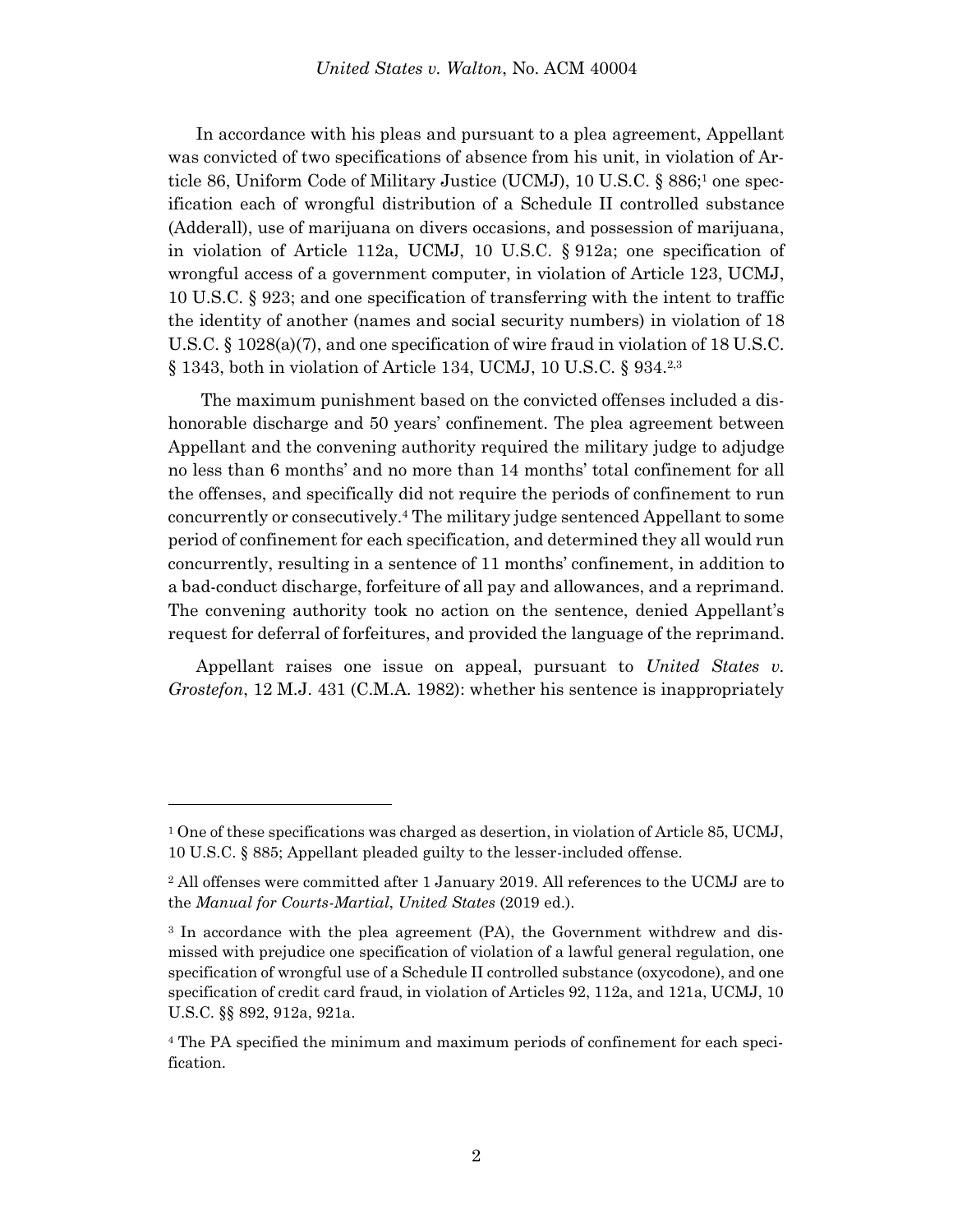severe. We find no error that materially prejudiced Appellant's substantial rights, and we affirm the findings and sentence.<sup>5</sup>

#### **I. DISCUSSION**

#### **A. Sentence Appropriateness**

#### **1. Law**

We review sentence appropriateness de novo. *United States v. Lane*, 64 M.J. 1, 2 (C.A.A.F. 2006) (footnote omitted). We may affirm only as much of the sentence as we find correct in law and fact and determine should be approved on the basis of the entire record. Article 66(d), UCMJ, 10 U.S.C. § 866(d). "[T]he statutory phrase 'should be approved' does not involve a grant of unfettered discretion but instead sets forth a legal standard subject to appellate review." *United States v. Nerad*, 69 M.J. 138, 146 (C.A.A.F. 2010) (first citing *United States v. Hutchison*, 57 M.J. 231, 234 (C.A.A.F. 2002); and then citing *United States v. Lacy*, 50 M.J. 286, 288 (C.A.A.F. 1999)). "Although we are accorded great discretion in determining whether a particular sentence is appropriate, we are not authorized to engage in exercises of clemency." *United States v. Fields*, 74 M.J. 619, 625 (A.F. Ct. Crim. App. 2015) (citing *Nerad*, 69 M.J. at 146) (additional citation omitted).

#### **2. Analysis**

Appellant claims his sentence was inappropriately severe, and asks this court to disapprove the bad-conduct discharge or, in the alternative, reduce the length of confinement adjudged. He notes he served the Air Force for over three years, including one "overseas assignment" in Alaska. Additionally, sentencing witnesses testified or provided statements admitted into evidence showing "the significant challenges he had growing up, the lack of general life experience he had coming into the Air Force, and the lack of support he received from members of his supervisory chain." He also highlights his plea of guilty pursuant to a plea agreement, and the harsh and dangerous conditions he faced in pretrial

<sup>5</sup> Although not raised by Appellant, we have also considered whether he is entitled to relief for facially unreasonable post-trial delay. Appellant was sentenced on 17 October 2020, the convening authority (CA) took action on 30 October 2020, and his case was docketed with this court on 6 January 2021. While the CA's decision on action to docketing exceeded 30 days, *see United States v. Moreno*, 63 M.J. 129, 150 (C.A.A.F. 2006), post-trial processing of Appellant's case did not exceed the 150-day threshold for a facially unreasonable delay pursuant to *United States v. Livak*, 80 M.J. 631, 633 (A.F. Ct. Crim. App. 2020) (applying a 150-day threshold to an automatic appeal pursuant to Article 66(b)(3), UCMJ, 10 U.S.C. § 866(b)(3)).